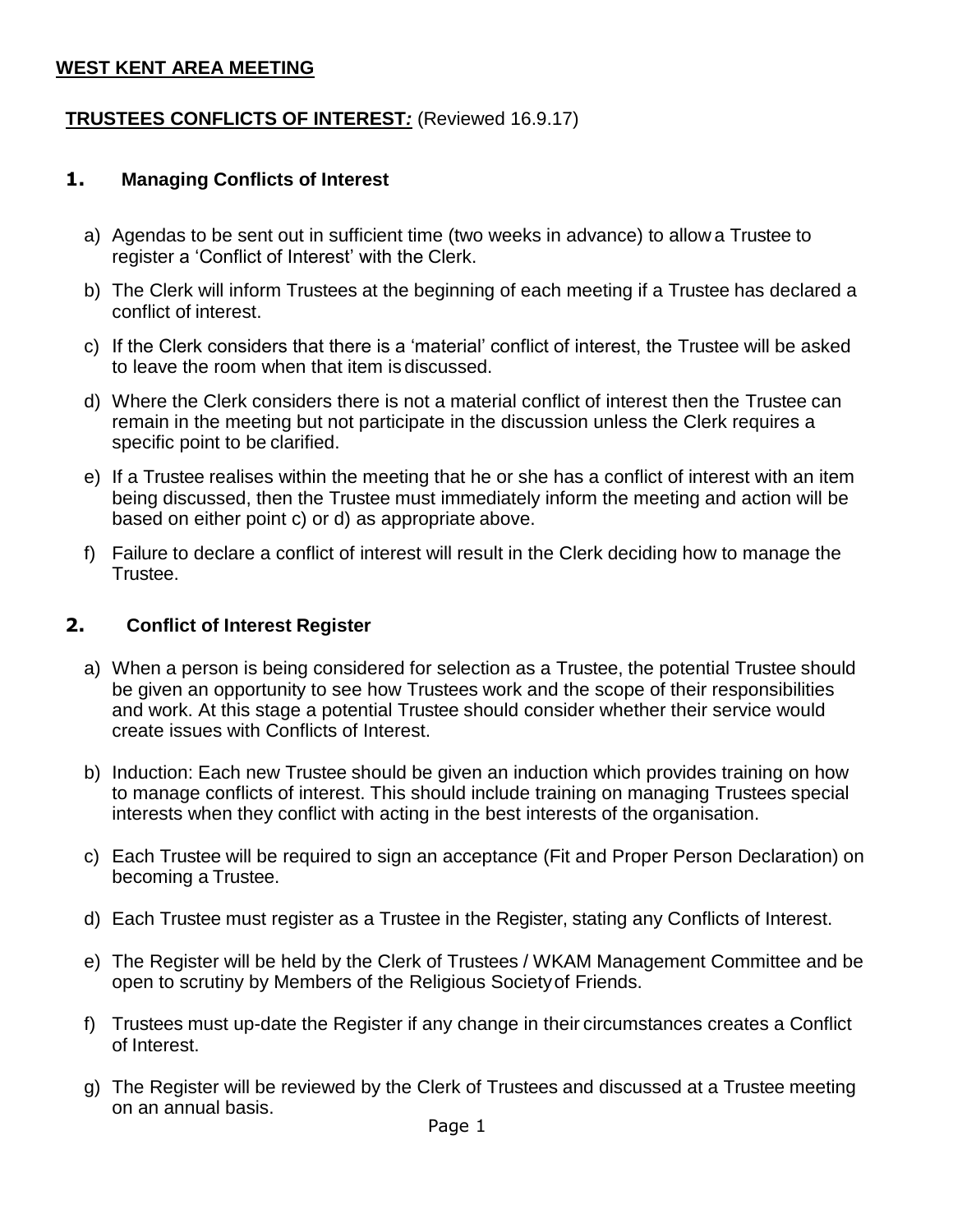h) If a Member of West Kent Area Meeting considers that a Trustee has acted in an inappropriate manner then they should write to the Clerk of Trustees / clerk to WKAM stating their case.